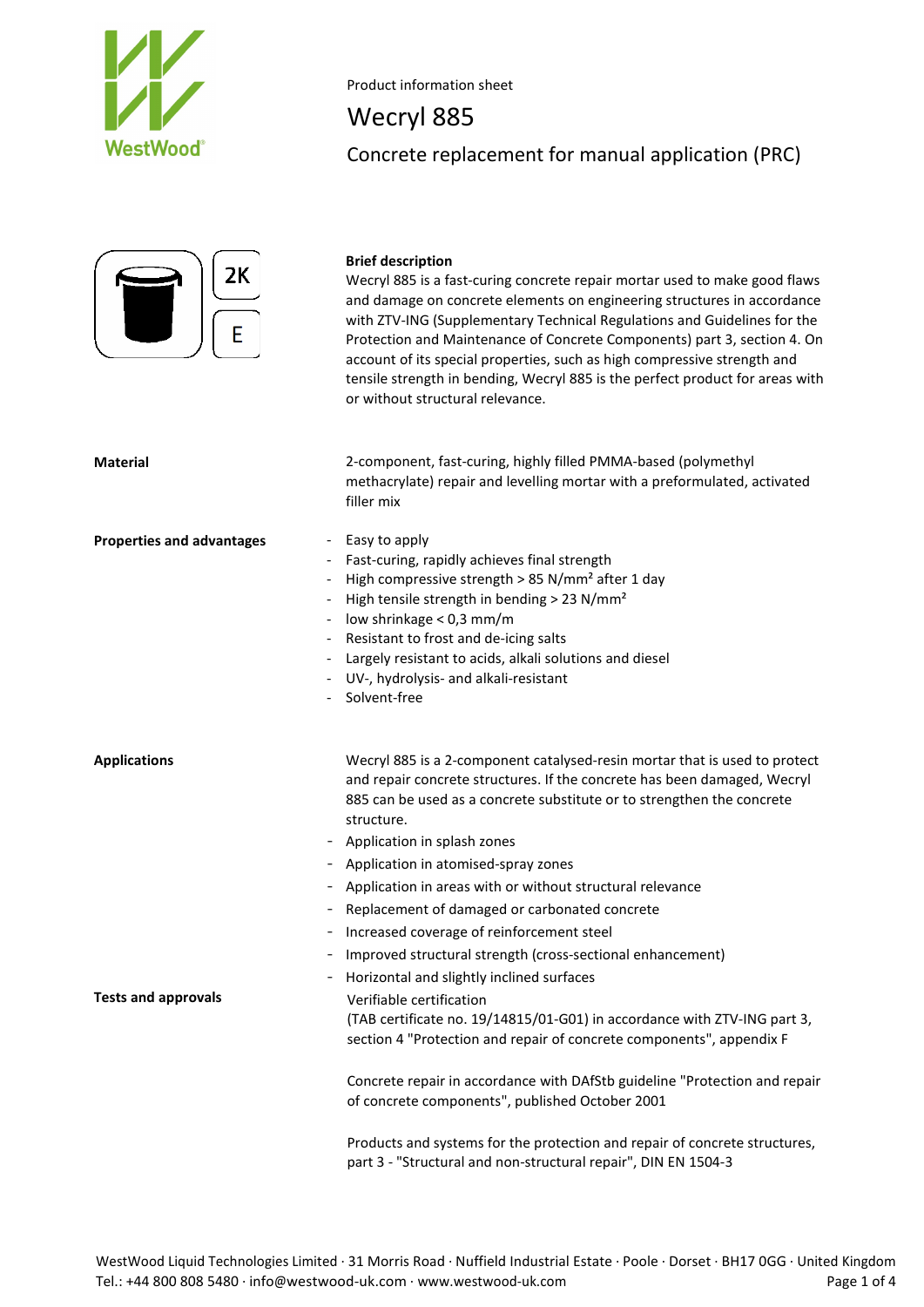

Wecryl 885

Concrete replacement for manual application (PRC)

## **Pack size**



 2.00 kg Wecryl 885 (resin) 24.00 kg Wecryl 885 Sand (activated filler mix) 26.00 kg

**Colours** Grey

**Application conditions Temperatures**





Storage Store products sealed in their original packaging and in a cool, dry and frostfree place. Avoid warm storage areas (> 30 °C) even for brief periods, for example on site. Consequently, the products must not be exposed to direct sunlight nor kept in a vehicle. The unopened product has a shelf life of at least 3 months after delivery. After removing some of the contents, reseal the containers so they are airtight.

The product can be applied within the following temperature ranges:

| Product    | Temperature range, in °C |                |               |
|------------|--------------------------|----------------|---------------|
|            | Air                      | Substrate*     | Material      |
| Wecryl 885 | $-5$ to $+35$            | $+3$ to $+35*$ | $+3$ to $+30$ |

\* The substrate temperature must be at least 3 °C above the dew point during application and curing.

### **Moisture**

The relative humidity must be  $\leq$  90%. The surface to be coated must be dry and ice-free. The surface must be protected from moisture until the coating has hardened.

### **Frost**

At temperatures around freezing the cured surface of the concrete repair mortar must be abraded. This is essential to provide a good key, otherwise there might be adhesion problems when the next layer is applied.

|                    | Reaction times for Wecryl 885 (at 20 °C) |  |
|--------------------|------------------------------------------|--|
| Pot life           | approx. 12 min                           |  |
| Rainproof          | approx. 30 min                           |  |
| Can be walked on/  |                                          |  |
| overcoated         | approx. 1 hour                           |  |
| <b>Curing time</b> | approx. 3 hours                          |  |

Higher temperatures will reduce reaction times, while lower temperatures will increase reaction times.

**Consumption rates** approx. 2.40 kg/m<sup>2</sup> per mm layer thickness

**Reaction times**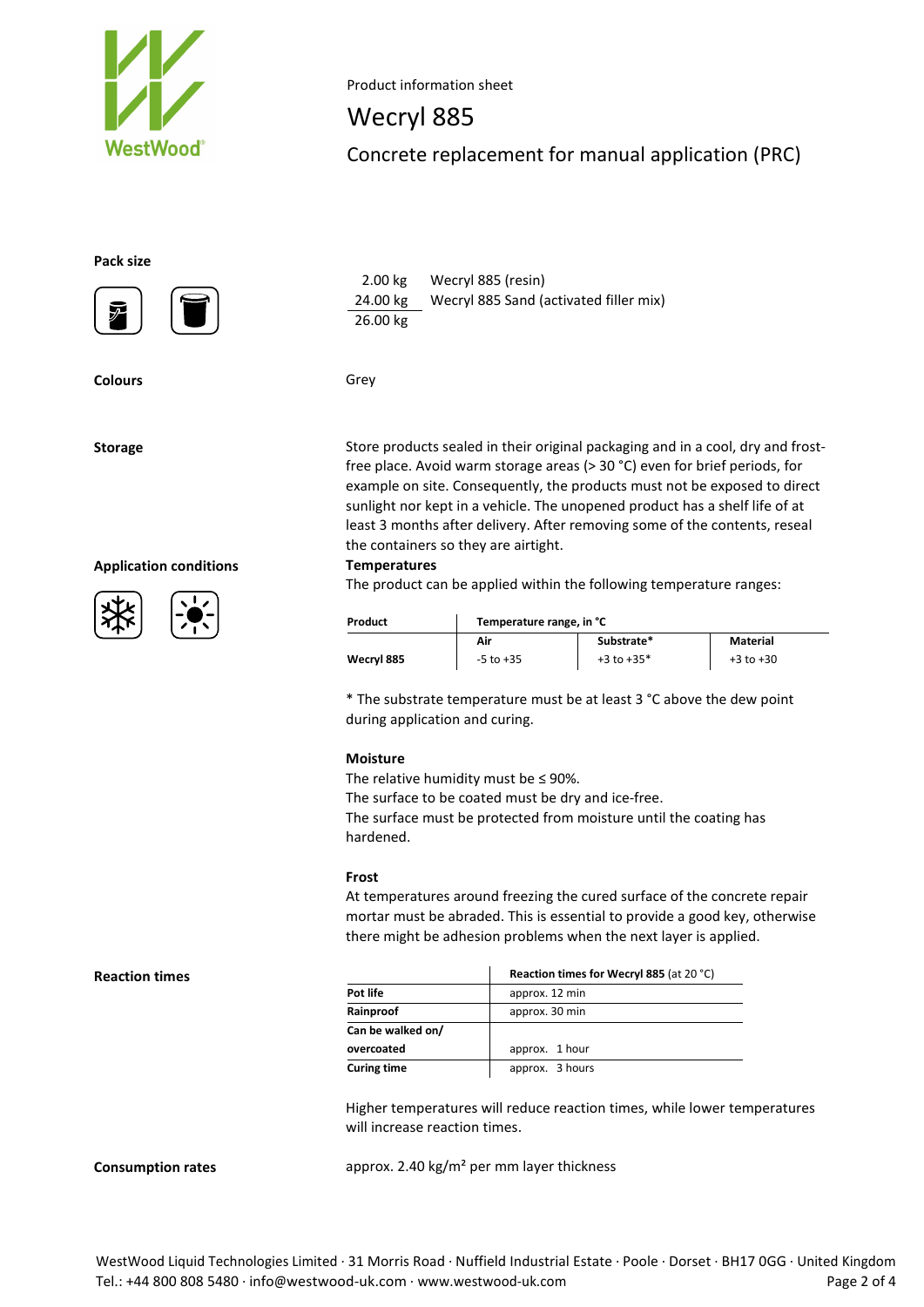



# Wecryl 885

Concrete replacement for manual application (PRC)

**Technical data Dry density: Comparison Comparison Comparison Comparison Comparison Comparison Comparison Comparison Comparison Comparison Comparison Comparison Comparison Comparison Comparison Comparison Comparison Co** Application thickness (per layer): 10 - 40 mm

**Product application Application equipment / tools** For mixing the product: - Compulsory mixer with spiral mixer head

> For applying the product: Smoothing trowel

# **Substrate preparation**

The mortar is applied on top of hardened WestWood Wecryl 176 Primer.

### **Mixing**

To ensure that a smooth consistency is achieved we recommend first transferring the resin component to a second mixing tub and then adding the sand component while stirring.

Shake the resin component thoroughly before use. Then stir the entire contents for 3 minutes using a compulsory mixer (spiral mixer head). There must be no lumps or nodules and all the material on the base and walls of the container must be incorporated. To ensure that this is done, we recommend repotting the material once during the mixing process. Attention:

Catalyst does not need to be added. The catalyst is already included in the sand component.

### **Application**

To avoid cracking in the mortar, it is vital that the maximum layer thickness per applied coating does not exceed 40 mm.

Pour the mortar onto the primed surface, then immediately compact with a smoothing trowel and smooth over.

Important: Please make sure that the mortar is worked well into the corners (compacted).

### **Requirements for subsequent layers:**

Subsequent layers must only be applied once the base layer no longer gives off any sensible heat and is therefore overlayable. If vehicles will be driven over the hardened mortar before it is overlaid, it must be treated by abrasion or blasting, as this is vital for ensuring a good bond between the built-up layers.

**Cleaning If work is interrupted or when it is completed, clean the tools thoroughly** with WestWood Cleaning Agent within the pot life of the material (approx. 12 minutes). This can be done with a brush. Do not use the tools again until the Cleaning Agent has evaporated fully. Simply immersing the tools in the Cleaning Agent will not prevent the material from hardening.

WestWood Liquid Technologies Limited · 31 Morris Road · Nuffield Industrial Estate · Poole · Dorset · BH17 0GG · United Kingdom Tel.: +44 800 808 5480 · info@westwood-uk.com · www.westwood-uk.com example a set the page 3 of 4